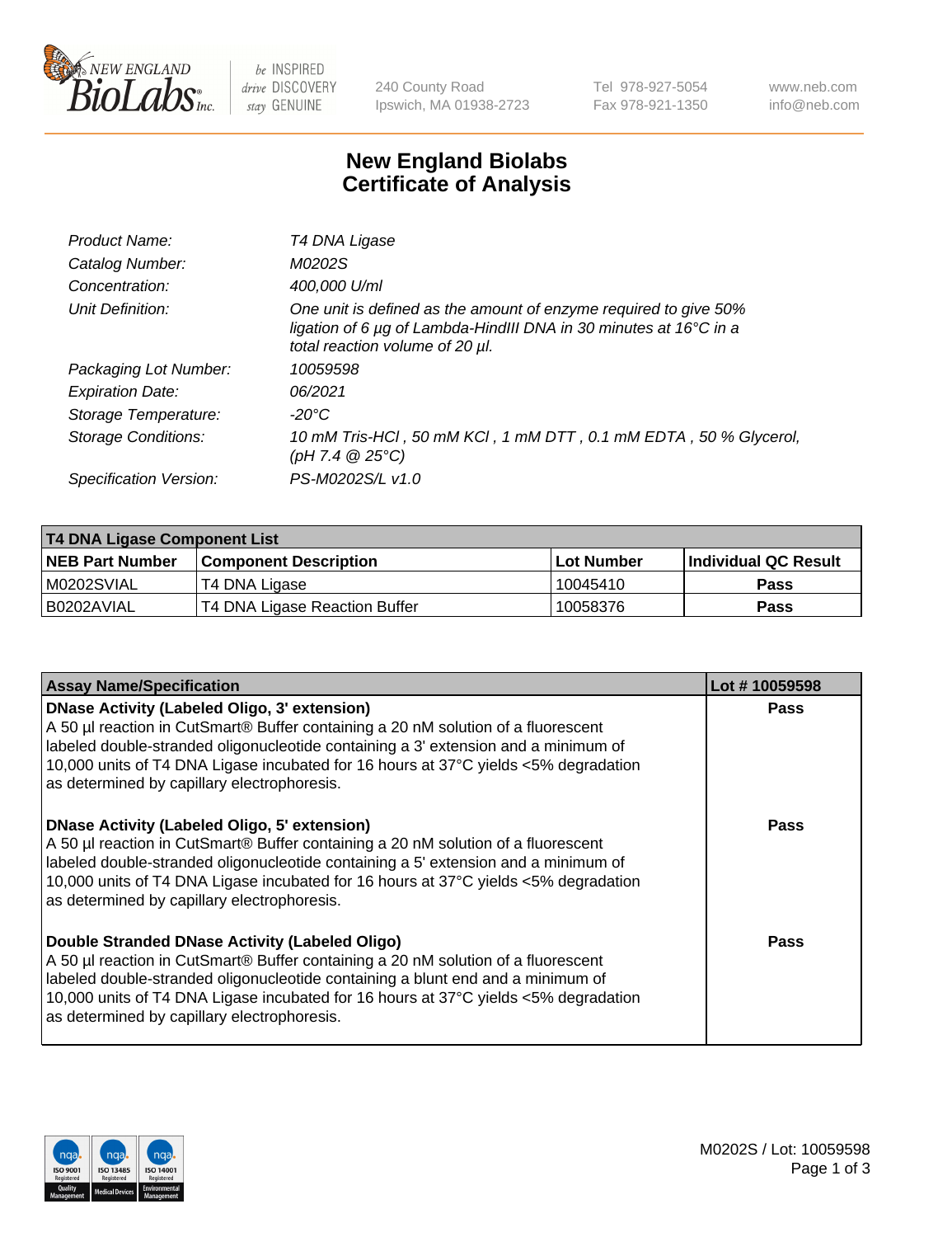

be INSPIRED drive DISCOVERY stay GENUINE

240 County Road Ipswich, MA 01938-2723 Tel 978-927-5054 Fax 978-921-1350

www.neb.com info@neb.com

| <b>Assay Name/Specification</b>                                                                                                                                                                                                                                                                                                                                                                                    | Lot #10059598 |
|--------------------------------------------------------------------------------------------------------------------------------------------------------------------------------------------------------------------------------------------------------------------------------------------------------------------------------------------------------------------------------------------------------------------|---------------|
| <b>Endonuclease Activity (Nicking)</b><br>A 50 µl reaction in NEBuffer 1 containing 1 µg of supercoiled PhiX174 DNA and a<br>minimum of 2000 units of T4 DNA Ligase incubated for 4 hours at 37°C results in <10%<br>conversion to the nicked form as determined by agarose gel electrophoresis.                                                                                                                   | <b>Pass</b>   |
| <b>Exonuclease Activity (Radioactivity Release)</b><br>A 50 µl reaction in NEBuffer 1 containing 1 µg of a mixture of single and<br>double-stranded [3H] E. coli DNA and a minimum of 2000 units of T4 DNA Ligase<br>incubated for 4 hours at 37°C releases <0.1% of the total radioactivity.                                                                                                                      | <b>Pass</b>   |
| <b>Ligation and Recutting (Terminal Integrity, Digested DNA)</b><br>A 20 µl reaction in 1X T4 DNA Ligase Reaction Buffer containing 2 µg of Lambda<br>DNA-HindIII Digest and a minimum of 4000 units of T4 DNA Ligase incubated for 16<br>hours at 37°C results in >95% ligation of the DNA fragments as determined by agarose<br>gel electrophoresis. Of these ligated fragments, >95% can be recut with HindIII. | <b>Pass</b>   |
| <b>Non-Specific DNase Activity (16 Hour)</b><br>A 50 µl reaction in NEBuffer 1 containing 1 µg of CIP-treated Lambda-HindIII DNA and<br>a minimum of 2000 units of T4 DNA Ligase incubated for 16 hours at 37°C results in a<br>DNA pattern free of detectable nuclease degradation as determined by agarose gel<br>electrophoresis.                                                                               | <b>Pass</b>   |
| <b>Protein Concentration (A280)</b><br>The concentration of T4 DNA Ligase is 0.4 mg/ml +/- 10% as determined by UV<br>absorption at 280 nm. Protein concentration is determined by the Pace method using<br>the extinction coefficient of 57,675 and molecular weight of 55,292 daltons for T4<br>DNA Ligase (Pace, C.N. et al. (1995) Protein Sci., 4, 2411-2423).                                                | <b>Pass</b>   |
| <b>Protein Purity Assay (SDS-PAGE)</b><br>T4 DNA Ligase is ≥ 95% pure as determined by SDS-PAGE analysis using Coomassie Blue<br>detection.                                                                                                                                                                                                                                                                        | <b>Pass</b>   |
| qPCR DNA Contamination (E. coli Genomic)<br>A minimum of 2000 units of T4 DNA Ligase is screened for the presence of E. coli<br>genomic DNA using SYBR® Green qPCR with primers specific for the E. coli 16S rRNA<br>locus. Results are quantified using a standard curve generated from purified E. coli<br>genomic DNA. The measured level of E. coli genomic DNA contamination is ≤ 1 E. coli<br>genome.        | Pass          |
| <b>RNase Activity (Extended Digestion)</b><br>A 10 µl reaction in NEBuffer 4 containing 40 ng of a 300 base single-stranded RNA<br>and a minimum of 1 µl of T4 DNA Ligase is incubated at 37°C. After incubation for 16<br>hours, >90% of the substrate RNA remains intact as determined by gel electrophoresis                                                                                                    | <b>Pass</b>   |